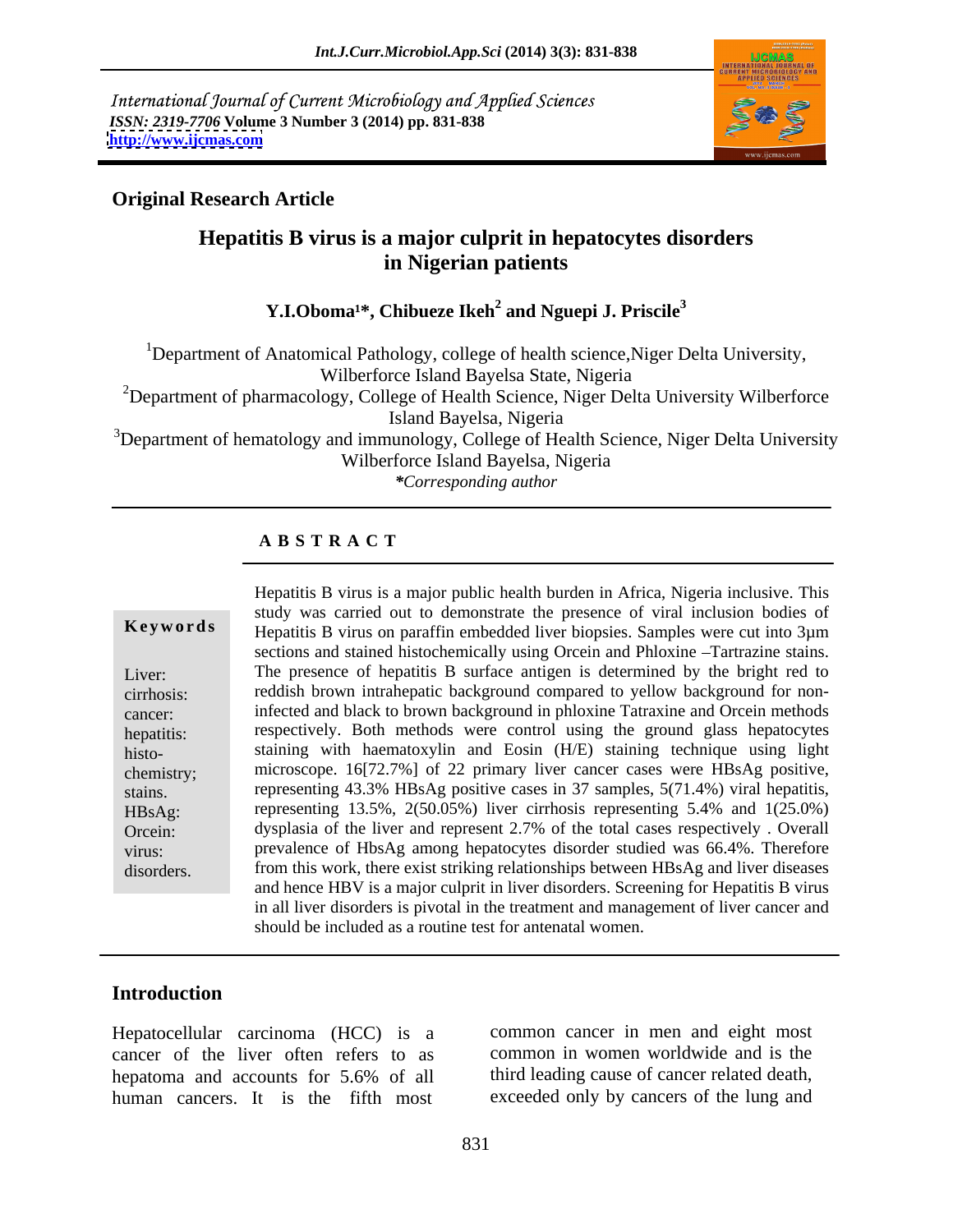stomach (Ihekwaba and Nwankwo, 2003). 70-80%.Hepatitis B virus abbreviated The World Health Organization (WHO) in HBV is specie of the genius the year 2003 reported that between five orthohepadnavirus which is likewise a part hundred thousand and one million new of the Hepadnaviridae family of viruses cases occur per year (Ihekwaba and and the virus causes the disease hepatitis. Nwankwo, 2003). However, significant (Alberti and Caporaso, 2011; Parkin, differences exist between and within 2011). Hepatitis B virus is a potentially countries. Most cases of HCC occur in life threatening liver infection globally. It Asia and sub-Saharan Africa. In Africa, is a major global health problem and the the highest incidence was documented most serious type of viral hepatitis (Henry among the Bantu males in Mozambique (Daniele et al., 2004). In Nigeria, the prevalence of HCC increases as one risk of death from cirrhosis and cancer of migrates from the Southern rain-forest to the Northern savanna (Ihekwaba and by hepatitis B virus is among the three Nwankwo, 2003; Olubuyide et al., 1986; cause of death from cancer in men and Daniele et al., 2004). A prevalence of major cause of cancer in endemic region 0.4% was recorded in Port Harcourt south-<br>(Buendia, 1992). south of Nigeria. In Ibadan, South-western Nigeria and Maiduguri, North-east of Epidemiology Nigeria, incidence of 4.91and11.2 per 1000 patients per year has been Hepatitis B (HBV) infection is a major documented respectively.This difference in prevalence closely mirrors the HBs Ag estimated 350million individuals were carrier status in these geographic infected worldwide. National and regional regions. The incidence of HCC is prevalence ranges from over 10% in Asia increasing both in the developed and to under 0.5% in the United States and developing countries (Seleye-Fubara and northern Europe. In japan, 2-7% of the Jebbin, 2007). This has been attributed to population is chronically infected; the the rising prevalence of its risk factors; disease is predominantly spread among alcohol consumption, non-alcoholic fatty liver disease (NAFLD) associated with type 11 diabetes and obesity and during childbirth is most common, especially chronic hepatitis B and C although in other areas of high endemidity infection. Despite the advances in such as African transmission during treatment, the prognosis of HCC is still poor. This is more so in developing 2003). The prevalence of chronic HBV country like Nigeria where late infection in areas of high endemicity is at presentation coupled with paucity of least 8%. Routes of infection include diagnostic and interventional facilities vertical transmission (such as through have rendered the tumor untreatable. This childbirth), early life horizontal is in contrast to what obtains in the transmission (bites, lesions and sanitary developed countries where diagnosis of the tumor in the early stages makes (sexual contact, intravenous drug use) institution of intention-to-cure therapies Custer et al., 2004; Gust, 1996). It also

HBV is specie of the genius (Alberti and Caporaso, 2011; Parkin, 2011). Hepatitis <sup>B</sup> virus is <sup>a</sup> potentially et al., 2002). It can cause chronic liver disease and put the population at a high the liver (Parkin, 2011), liver cancer cause (Buendia, 1992).

## **Epidemiology**

possible with 5-year survival approaching occurs through the blood, saliva, semen,global public health problem. In 2004, prevalence ranges from over 10% in Asia northern Europe. In japan, 2-7% of the children. In high prevalence areas such as China and South East Asia, transmission childhood is <sup>a</sup> significant factor (Alter, 2003). The prevalence of chronic HBV childbirth), early life horizontal habits) and adult horizontal transmission Custer et al., 2004; Gust, 1996). It also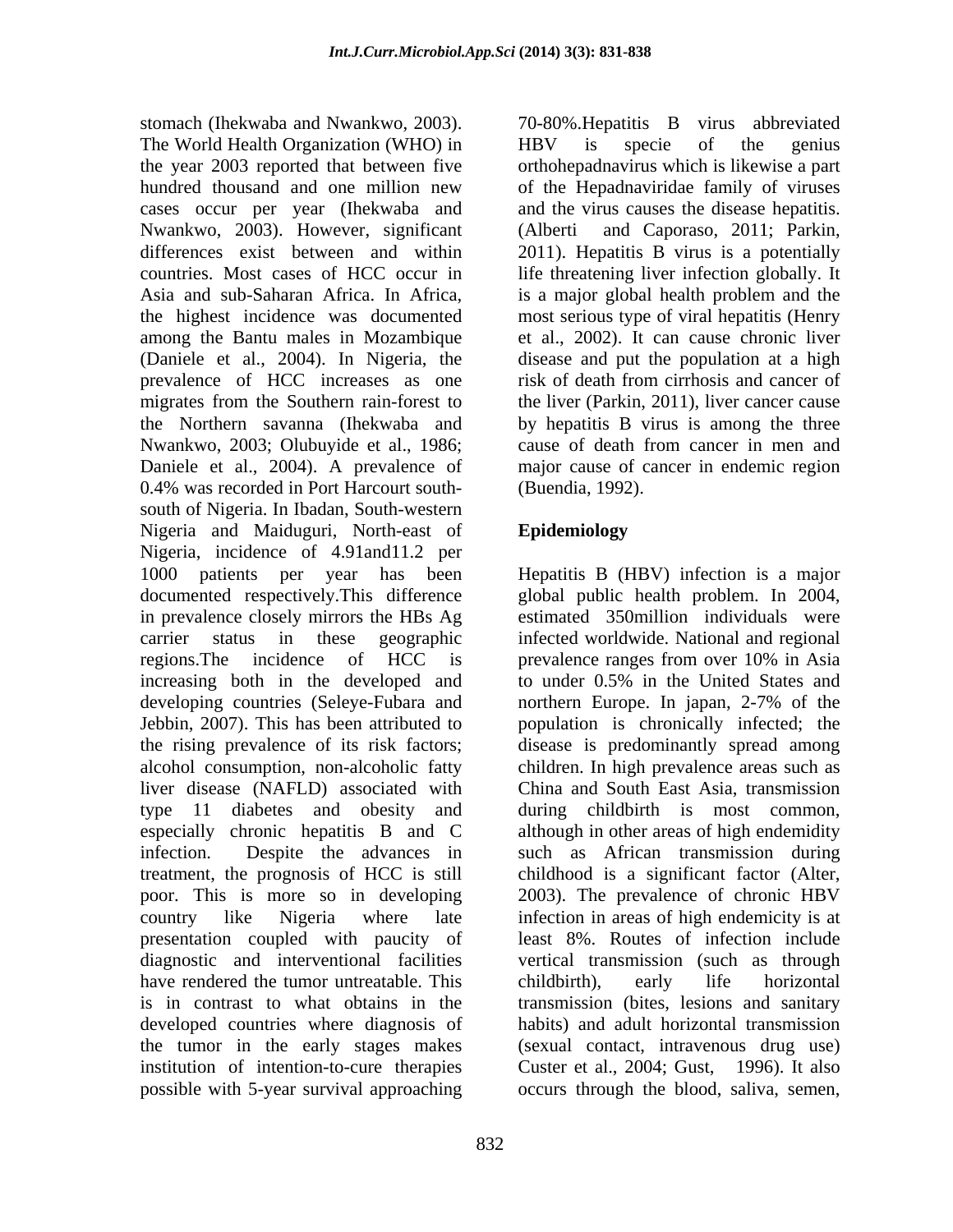vaginal secretions, menstrual blood, surface antigen and are subsequently needle sticks, sharp instruments, sharing internalized by endocytosis. Pre S and IgA items (razors, toothbrushes). In low receptors are accused of this interaction. prevalence areas such as the continental HBV-pre S receptors are primarily United States and Western Europe, expressed on hepatocytes. However, viral infection, drug abuse and unprotected sex are the primary methods (Redd et al., in extra-hepatic sites suggesting that 2007). Infants may also develop the cellular receptors for HBV may also exist disease if they are born to a mother who on extra-hepatic cells (Lai and Yuen, has the virus. Infected children often 2007). During HBV infection, the host spread the virus to other children if there is immune response causes both frequent contact or a child has many cuts hepatocellular damage and viral clearance. and to a lesser extent, perspiration, breast Although the innate immune response milk, tears and urine of infected does not play a significant role in these individuals Gust, 1996; Lok, 2003). The processes, the adaptive immune response, blood transfusions were once a common particularly virus specific cytotoxic T route of transmission but improved lymphocytes (CTLs) contribute to most of diagnostics tests and progressively the liver injury associated with HBV boarder's screening for HBV infection in recent years such as occurred in Latin by killing infected cells and producing American countries from 1994 to 1997, anti-viral cytokines which are then used to has dramatically reduced the risk of purge HBV from viable hepatocytes acquiring HBV infection through (Vandamme and Van-Herck, 2007). transfusion (Schmunis et al., 2001). In 2010 china has 120million infected mediated by the CTLs, antigen non people, according to WHO an estimated specific inflammatory cells can worsen 600,000 people die every year related to CTL induced immunopathology and the infection (World Health Organization, platelets activated at the site of infection 2012a,b). Nosocomial transmission from may facilitate the accumulation of CTLs in patient accounts for a substantial disease burden in countries with inadequate infection control practices, including reuse Studies shows that a wide range of the risk of contaminated medical or dental equipment, failure to use appropriate carriers (5 folds to 148 fold risk increase, disinfection and sterilization practices for (International Agency for Research on equipment and environmental surfaces and Cancer, 1994; Parkin, 2011) a meta improper use of multi-dose medication analysis produced a risk ratio of 20 for vials (Alberti and Caporaso, 2011). people in area where prevalence of

Hepatitis b virus (hbv) primarily interferes with the functions of the liver by DNA and proteins have also been detected on extra-hepatic cells (Lai and Yuen, 2007). During HBV infection, the host immune response causes both infection. CTLs eliminate HBV infection (Vandamme and Van-Herck, 2007). Although liver damage is initiated and platelets activated at the site of infection may facilitate the accumulation of CTLs in the liver (Locarnini, 2004).

**Mechanism of action** *CON* **CON** *CON* **CON CON CON CON CON CON CON CON CON CON CON CON CON CON CON CON CON CON CON CON CON CON CON CON CON CON CON CON CON CON** replicating the liver cells, known as evidence strongly suggests a causative role hepatocytes. HBV virion bind to the host of HBV in liver carcinogenesis, but the cells via the pre S domain of the viral precise mechanism through which HBVratio for liver cancer in chronic HBV infection is low, (Lévy et al., 2002). Tumors tend to arise after chronic HBV infection and the greatest majority shows evidence of clinically integrated HBV DNA sequence in the tumor cells. Such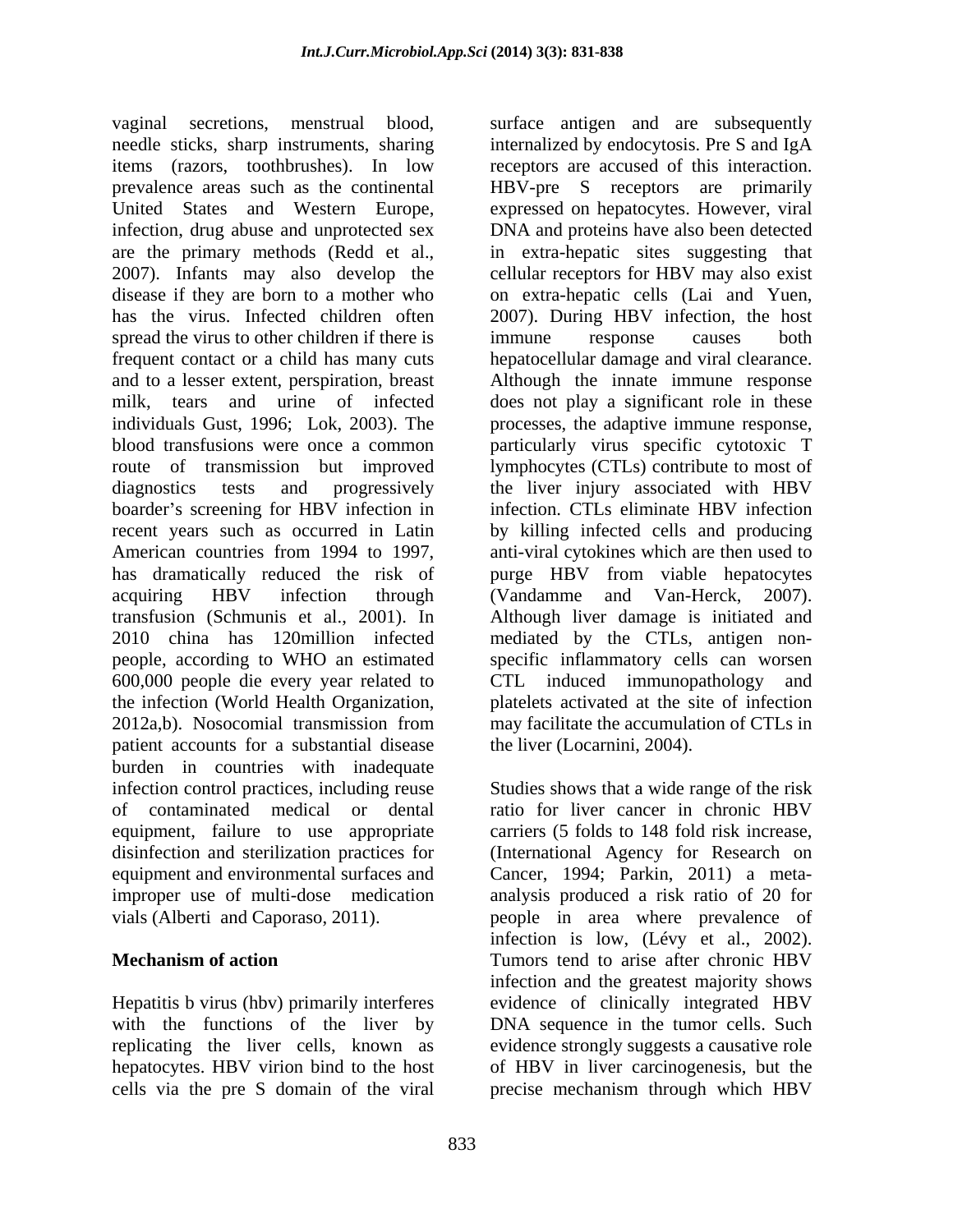acts is still not understood. In most cases the HBV genome is not integrated near cellular oncogenes and although some HBV proteins have interesting effects on obtained from patients who had undergone cell growth in the laboratory, the virus liver biopsy in university of Calabar does not consistently express those viral teaching hospital, Calabar Nigeria. proteins when it is presents on the tumor Samples were clinically diagnosed and cells. (Libra et al., 2005; Cho et al., 2011). A more likely scenario is that many virus primary liver cancer, viral hepatitis, infected liver cells are destroyed as a result dysplasia of the liver and liver cirrhosis. of immunological attack than the virus Non pathologic post mortem samples were than by the virus replication per se, such damage stimulates the remaining cells to (H/E) and both Shikata Orcein and grow and divide thereby increasing the risk of genetic accident. In addition negative control and positive slides for subsequent infection of regenerating cells can lead to chance integration of viral DNA into the genome further promoting cell genomic instability. Together these effects would enhance the chances of The paraffinized liver tissue blocks were HBV infected liver cells to accumulate sectioned were obtained from the series of genetic changes necessary for it department of Histopathology department. malignant transformation. This work is aim at establishing the relationship ribbons (thickness) using Leica microtome between Hepatitis B virus and liver (LEICA RM2125 RTS). Sections were

Calabar is the capital city of Cross River state Nigeria, West Africa. Cross River state is located in the south-south geo political zone of Nigeria. The populace is and in modified Orcein stain (shikata, mainly urban and inhabitant engages in 1974) and Pholxine – Tartrazine (Lendum mainly urban and inhabitant engages in civil service, fishing and oil exploration. 1947) techniques to demonstrate viral<br>The teaching hospital is located in one of inclusions (John Bancroft and Marilyn, The teaching hospital is located in one of inclusions (John Bancroft and Marilyn, the city metropolis providing services for 2008). Sections were deparafinized and the city metropolis providing services for the entire state and equally serves as a referral center. Approval was obtained from the Ethics and research committee of the University of Calabar Teaching hospital Calabar, Cross river state,

### **Sample collection**

The specimen used in this research was teaching hospital, Calabar Nigeria. histologically confirmed of having stained with haematoxylin and Eosin phloxine Tartrazine which serves as HBsAg serves as negative control.

### **Preparation of sections**

disorders in Nigerian subjects. floated (using 20% alcohol) in water bath **Materials and Methods** 42 degree centigrade. The desired sections **Study area** extending glass slides. The sectioned were dried on a Nigeria. alcohol for 2minutes, stained in Orcein sectioned were obtained from the The tissue block was then section into 3um maintained at a temperature range of 37 were collected using Mayer egg albumin hot plate at a temperature of Five degree centigrade below that of the paraffin wax. Sections were stained in haematoxylin and Eosin to demonstrate the tissue structure and in modified Orcein stain (shikata, 1974) and Pholxine Tartrazine (Lendum 1947) techniques to demonstrate viral inclusions (John Bancroft and Marilyn, 2008). Sections were deparafinized and hydrated through grades of alcohols (ascending order) and oxidize with acid permanganate for 5mins, bleached with 1.5% aqueous oxalic acid for 30mins. Rinsed in water for 5mins and then in 70% solution at 37 degree centigrade for 90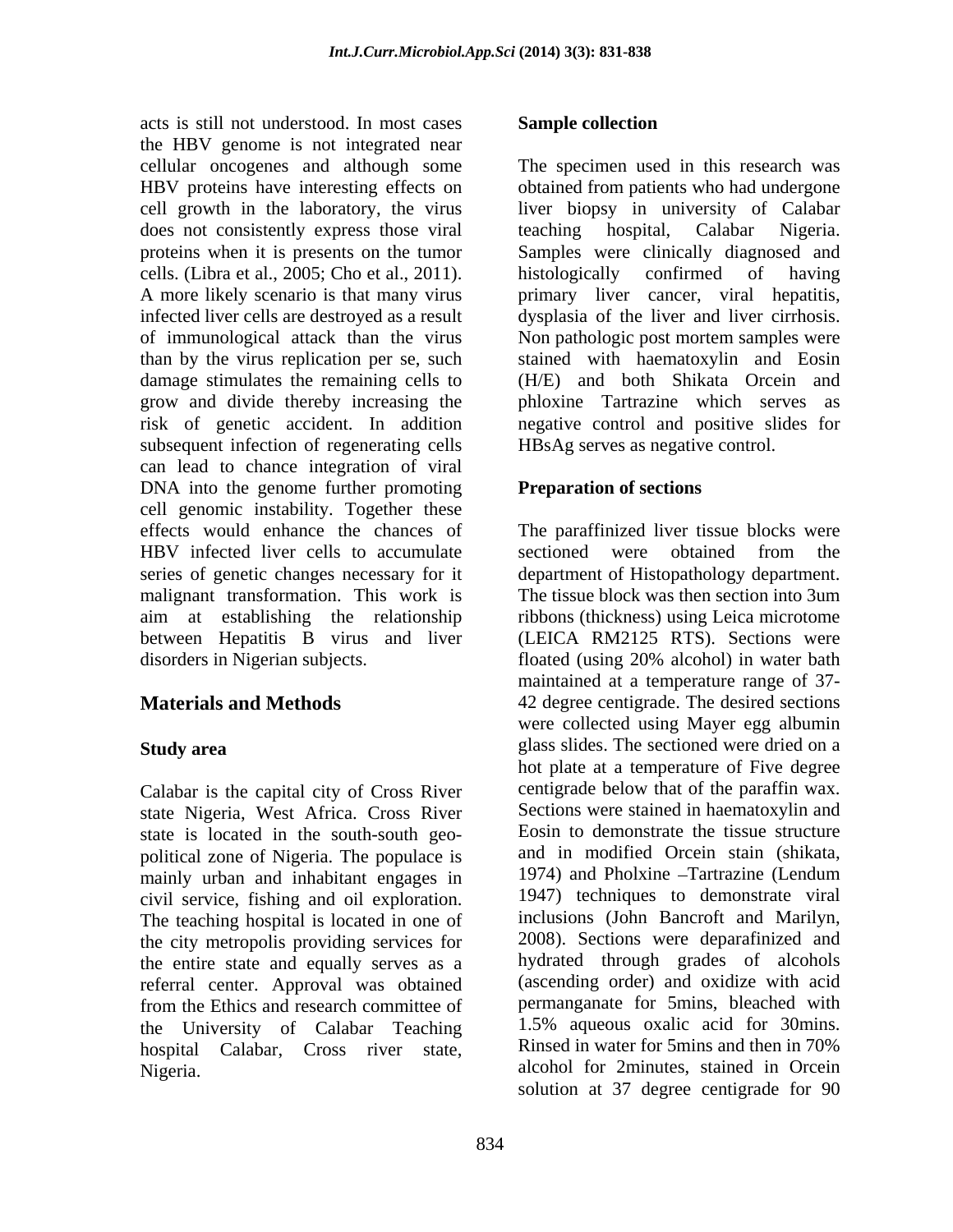minutes, rinsed in distilled alcohol and Its prevalence is determined by that of its cellosoluse, clear and mount. Sections were air dried, mounted with DPX and

Data were expressed as mean, using T-test for independent groups. Value considered significant at  $p \le 0.05$  and insignificant at savanna of Nigeria (Solanke and  $p \ge 0.05$ . Statistical analysis was done using Olubuyide, 1990; Nwosu et a., 2001).

method and phloxine-Tartrazine method causative role for HBV in liver representing 22(59.45%) of the cases and ground-glass appearance which has percentage distribution of HBsAg positive representing 64.8% while the remaining were negative for both staining technique.

Hepatocellular carcinoma is one of the most common malignancies in the world.

examined microscopically to determine risk factors particularly viral hepatitis B. desired intensity of staining, rinsed in Therefore, particularly high rates are cellosoluse and stained in Tartrazine found in sub-Saharan Africawhere HBV solution for 2minutes, rinsed again in is endemic. In Nigeria, it is the commonest viewed using light Olympus microscope. death in middle aged and elderly Nigerians This work is aim at detecting the presence (World Health Organization, 2008; Parkin of (if any) viral inclusion bodies (HbsAg) et al., 2002).The prevalence of HBsAg in clinically queried patients and among the HCC patients in this study histologically confirmed liver disorders. . compares with 37.6% reported in Port **Statistical analysis** in Maiduguri [28-30]. This may be SPSS version 11.0 programs. There has been growing recognition of **Results and Discussion** liver diseases (Parkin, 2011) with eight out Table 3.1 shows results obtained from of to hepatitis B Virus infection. HBV DNA liver biopsy stained with Orcein shikata sequence in tumor cells strongly suggest a for the demonstration of viral inclusion. carcinogenesis, but the exact mechanism The observed staining result shows that through HBV act is still not understood. twenty-four (24) primary liver disorders Yet an accepted scenario been that many were positive for Hepatitis B surface virus infected liver cells are destroyed as a antigen (HBsAg) using both stains while result of immunological attack than virus thirteen (13) cases were negative. Table per se and such stimulate the remaining 3.2 shows the percentage distribution of cells to grow and divide, thereby HBsAg among the cases studied. Primary increasing the risk of genetic accident liver cancer was the hepatocyte disorder (Cho et al., 2011). The characteristic 16(72.7%) were HBsAg positive. This affirmed to the accumulation of HBsAg in followed by viral hepatitis 5(71.4%), liver the rough and smooth endoplasmic reticule cirrhosis 2(50.0%), and liver dysplasia of the hepatocytes (Cho et al., 2011; Aoki 1(25.0%). Overall number of and et al., 1982) this actually inspired the use cases out of the 37 cases studied were 24 demonstrate it prevalence in already cause of cancer in the medical wards and the most common cause of cancer-related Harcourt but lower than and 67% reported in Maiduguri[28-30]. This may be explained by the increasing prevalence of hepatitis B virus as one migrates from the Southern delta towards the Northern savanna of Nigeria (Solanke and Olubuyide, 1990; Nwosu et a., 2001). There has been growing recognition of Hepatitis B surface antigen in primary of every ten primary liver cancer attributed causative role for HBV in liver ground-glass appearance which of histochemically techniques to diagnosed liver cancers.

> The basis of the histochemical staining technique for HBsAg is that of Shikata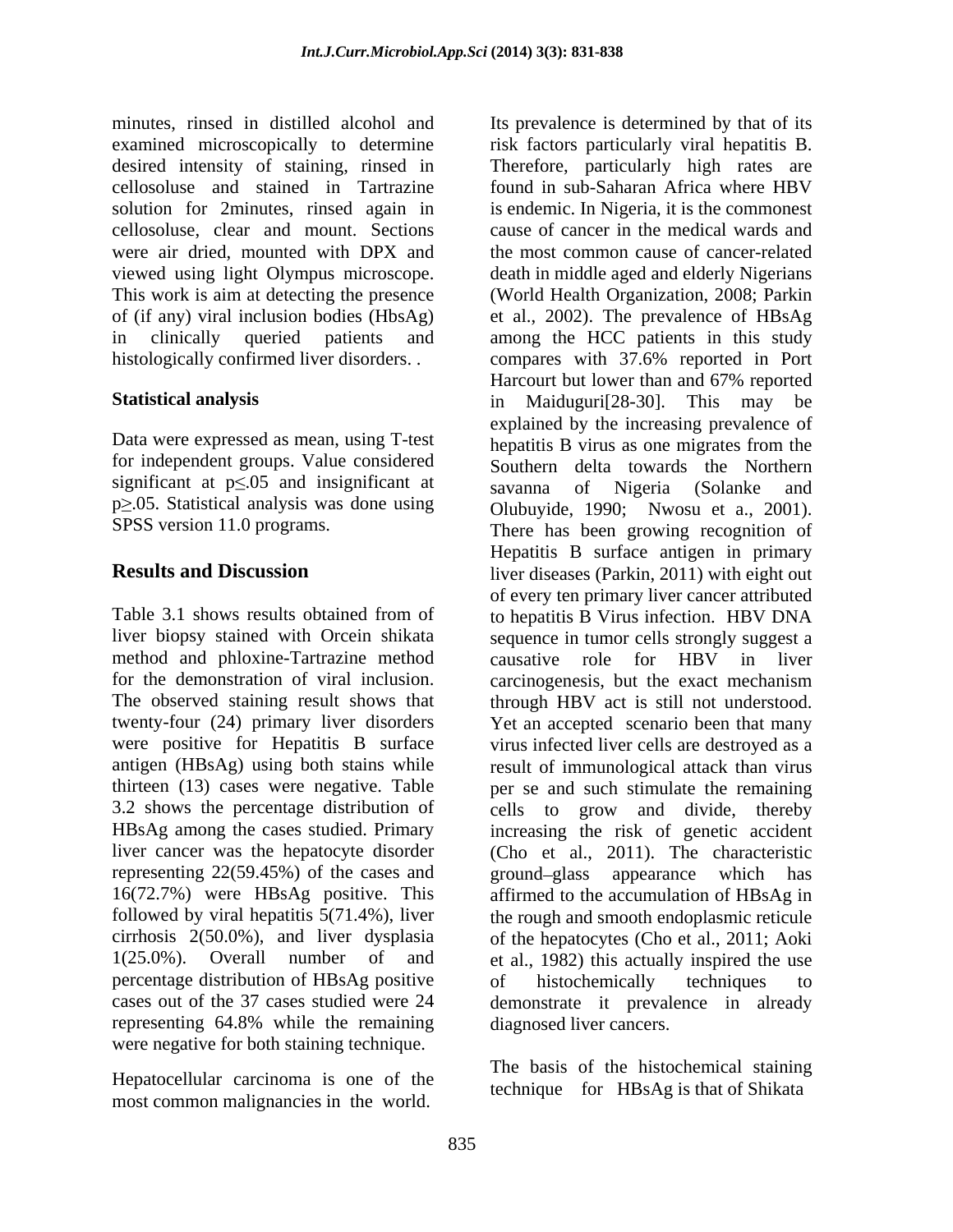| <b>Types</b>           | <b>CASES</b>   | <b>%POSITIVE</b> | <b>% NEGATIVE</b> |
|------------------------|----------------|------------------|-------------------|
| <b>Liver cirrhosis</b> |                | 2(50.0)          | 2(50.0)           |
| <b>Dysplasia</b>       |                | 1(25.0)          | 3(75.0)           |
| <b>Viral hepatitis</b> |                | 5(71.4)          | 2(28.6)           |
| <b>Primary Liver</b>   | $\Omega$<br>∠∠ | 16(72.7)         | 6(27.3)           |
| cancer                 |                |                  |                   |

**Table.3.1** Phyloxine and orcein stains for hepatitis b surface antigen

**Table.3.2** % distribution of hepatitis b surface antigen among cases examined.

| <b>LIVER DISORDER</b> | % NO OF CASES | % HBsAg (positive)                                  |
|-----------------------|---------------|-----------------------------------------------------|
| $\sim$<br>Cirrhosis   | 4(10.8)       | $\angle$ (4)                                        |
| <b>Dysplasia</b><br>. | 4(10.8)       | $\overline{\phantom{a}}\cdot\overline{\phantom{a}}$ |
| <b>Hepatitis</b>      | 7(18.9)       | 5(13.5)                                             |
| <b>HCC</b>            | 22(59.5)      | 16(43.2)                                            |
| <b>Total</b>          | 37(100.0)     | 24(64.8)                                            |

quality control of the staining medium. The method relies also on permanganate are evaluated from a mean of 5.47 and an techniques are recognized by their good present Shikata Orceien method is more specific for detection of HbsAg in liver its culprit. tissue when compared to phloxine- Tartraxine method. In view of the research Since liver cancer develops quietly, six in every ten cases of hepatocytes disorder is attributed to hepatitis B virus. From the study, HBsAg marker occurs cancer. Mass screening of the population,

Orcein method. It employs preferential most frequently in primary liver cancer selectivity for disulphide (-s-s-) bounds and viral hepatitis with percentages of linkage predominate in HBsAg coat 72.7%, 43.3% and 71.4%, 13.5%. (Table 1 (Nayak and Sactideva, 1975; John and 2). Also the distribution of HBsAg in Bancroft and Marilyn, 2008) while liver dysplasia (25.0%, 2.7%. table 1 and Phloxine- Tartarzine methods employ the 2) respectively, is assumed to be low in fact Viral infected hepatocytes to retain occurrence compared to other HBV the stain during differentiation (John associated liver disorder. Out of 37 cases Bancroft and Marilyn, 2008). The success studied for the prevalence of HbsAg 24 of methods is largely dependent on the were positive for HbsAg (6:10) ratio. The oxidization of proteins to sulfate residue acceptance region of  $3.21 < \mu < 7.73$ , r = 3, that react with Orcein. The cytoplasm  $p<.05$ ,  $0\neq 0$ ). HBsAg distribution is staining pattern (intrahepatocytes) assumed to increase by occurrence in liver observed with both viral staining disorder in the following order dysplasia contrasts staining ability. However at hepatitis<liver cancer among the thirty distribution of HBsAg in these disorder are evaluated from a mean of 5.47 and an of liver cells<liver cirrhosis<viral seven cases examined a clear indication of its culprit.

usually without symptoms, patients with chronic HBV should be screen for liver mostly middle age individuals and mostly youths who are more prone to the risk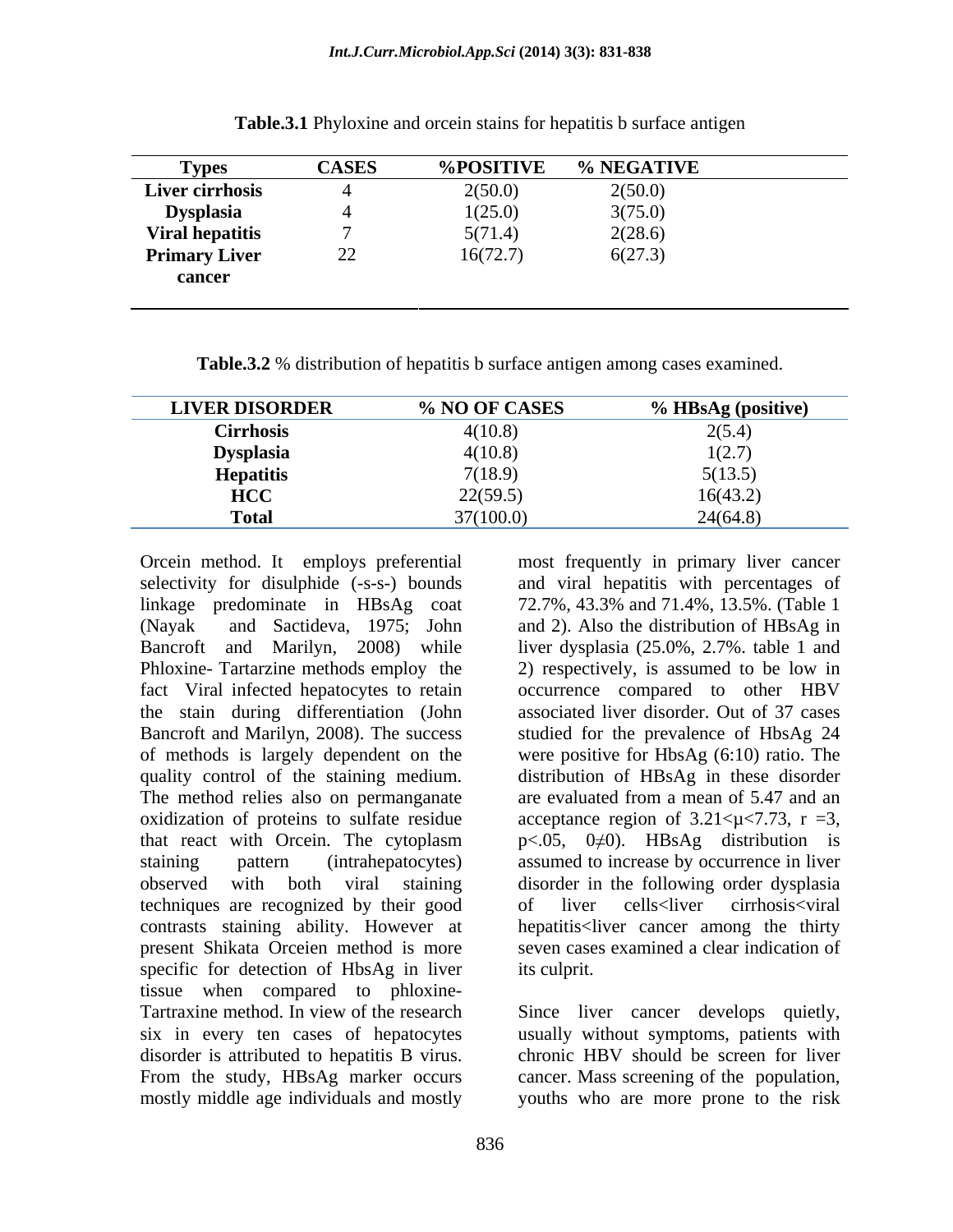factors is necessary to preventive Tinessa V. 2004.  $\alpha$ -fetoprotein and outbreak. Also mass education on the knowledge and prevention of hepatitis B hepatocellular carcinoma. virus in the country, continent and the world should be intensified. Therefore Gust I. D. 1996. Epidemiology of from the strength of this work Orcein and shikata methods are still very vital in the detection of viral particles in developing 38:18-23. and underdeveloped countries. Henry SH, Bosch FX, Bowers JC.2002.

- Alberti A, and Caporaso N. 2011. Hepatitis B virus therapy: guidelines and open Issues". Digestive and Liver disease. Official Journal of the Italian Society of Gastroenterologyand the Italian Association for the study of the
- Alter M. 2003. Epidemiology and prevention of hepatitis B. Seminars in
- Aoki N, Thungs S.N, Gerber M.A production in vitros. Lab Invest.
- Buendia M. 1992. Hepatitis B viruses and hepatocellular carcinoma. Adv Cancer
- Cao. YZ, Hu MY, Tang ZY. 1986 The Localisation of HBV antigens in the liver tissue of 128 cases with points. And<br>hepatocellular carcinoma Chin I Clin :147:58-61. hepatocellular carcinoma. Chin J. Clin.
- Coinfection of hepatitis B and C viruses and risk of hepatocellular carcinoma: systematic review and meta-analysis. IJC; 128:176-84.
- Custer N, Sullivan S, Hazlet T, Iloeje U, Vernstra D, and Kowdley K. 2004. Global Epidemiology of hepatitis B
- Daniele B, Bencivenga A, Megna AS,

ultrasonography screening for hepatocellular carcinoma. *Gastroenterology*; 127: S108-112.

- Gust I. D. 1996. Epidemiology of hepatitis B infection in the Western pacific and South East Asia. Gut; 38:18-23.
- **References** liver cancer risks. Adv. Exp Med Biol; Aflatoxin, hepatitis and worldwide 504:229-233.
	- Ihekwaba AE, Nwankwo NC. 2003. Clinical profile of hepatocellular carcinoma at the University of Port Harcourt Teaching Hospital, Port Harcourt. Tropical Journal of Medical Research; 71: 26-28.
	- Liver. ; 43:557-563. International Agency for Research on liver disease; 23:39-46. Humans: Volume 59 1994 Hepatitis Cancer. 1994. IARC Monograph on the evaluation of carcinogenic risks to viruses. Geneva: IARCPress.
	- 1982.Ultrastructure analysis of John Bancroft and Marilyn 2008.Theory Hepatitis B surface antigen, Antigen and practice of histochemical  $47:465-470$ . and practice of histochemical technique: chapter 17.microrganism. USA.pp325-327.
	- Res ; 59:167-226. history and treatment of chronic Lai C.L and Yuen M.F. 2007. The natural hepatitis B: ACritical evaluation of standard treatments criteria and end points. Annals of internal Medicine. ;147:58-61.
- Hepatol; 350:427-428. Lévy L, Renard CA, Wei Y. 2002. Genetic Cho LY, Yang JJ, KO KP.2011. alterations and oncogenic pathways in<br>Coinfection of henatitis B and C hepatocellular carcinoma. Ann N Y alterations and oncogenic pathways in hepatocellular carcinoma. Ann N Y Acad Sci; 963:21-36.
	- Libra M, Gasparotto D, Gloghini A. 2005. Hepatitis C virus HCV 1 and hepatitis C virus HCV infection and lymph proliferative disorders. Front Biosci; 10:2460-2471.
	- virus.Journal of Clinical Locarnini S. 2004.Molecular virology of Gastroenterology. 38**:**3-10. hepatitis B virus. Seminars in liver disease;**7**:3-10